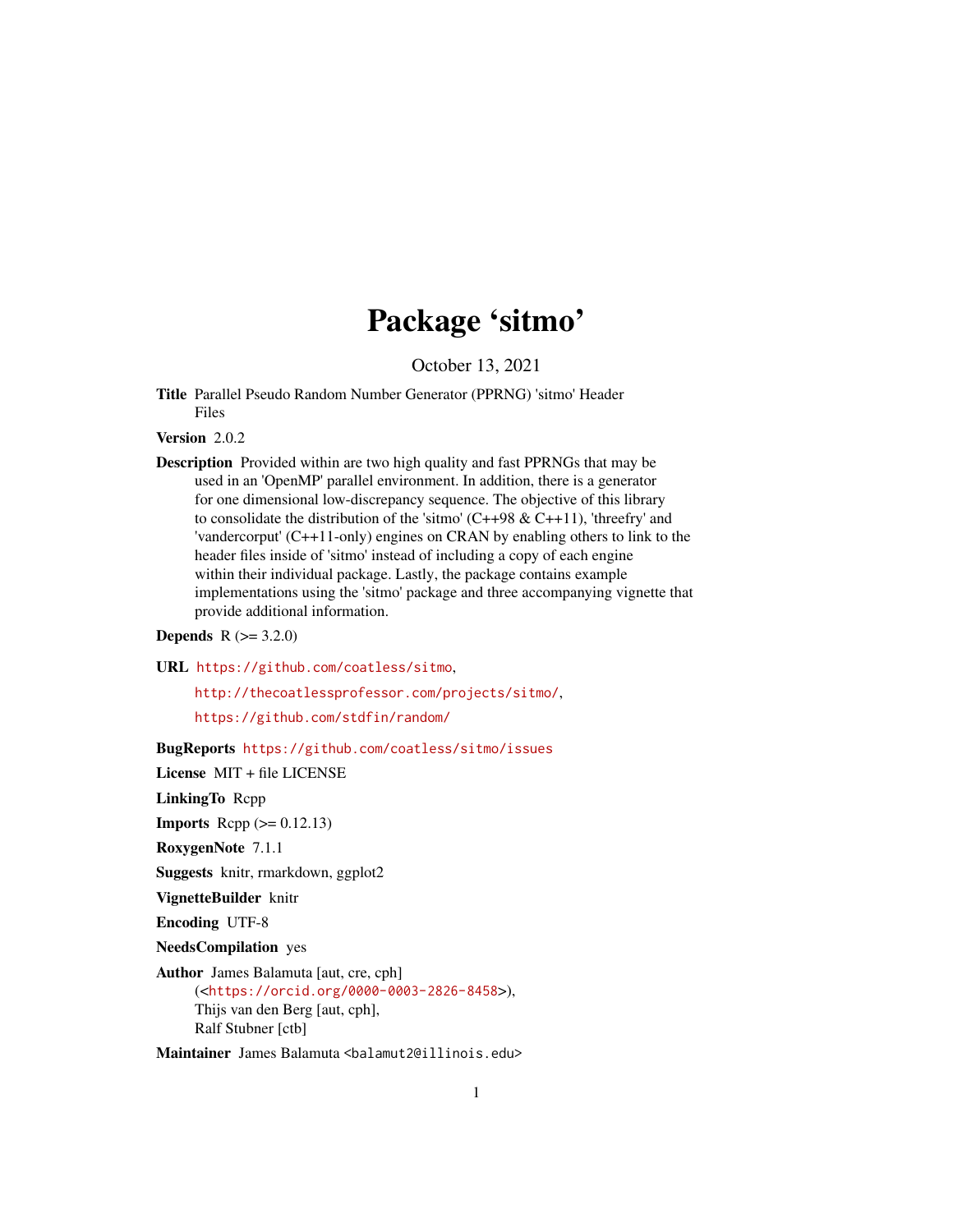<span id="page-1-0"></span>Repository CRAN Date/Publication 2021-10-13 04:50:02 UTC

### R topics documented:

| Index | $\mathbf{R}$ |
|-------|--------------|

sitmo-package *sitmo: Parallel Pseudo Random Number Generator (PPRNG) 'sitmo' Header Files*

#### Description

Provided within are two high quality and fast PPRNGs that may be used in an 'OpenMP' parallel environment. In addition, there is a generator for one dimensional low-discrepancy sequence. The objective of this library to consolidate the distribution of the 'sitmo'  $(C+498 \& C+11)$ , 'threefry' and 'vandercorput' (C++11-only) engines on CRAN by enabling others to link to the header files inside of 'sitmo' instead of including a copy of each engine within their individual package. Lastly, the package contains example implementations using the 'sitmo' package and three accompanying vignette that provide additional information.

#### Author(s)

Maintainer: James Balamuta <br/>balamut2@illinois.edu> [\(ORCID\)](https://orcid.org/0000-0003-2826-8458) [copyright holder]

Authors:

• Thijs van den Berg <thijs@sitmo.com> [copyright holder]

Other contributors:

• Ralf Stubner <ralf.stubner@daqana.com> [contributor]

#### See Also

Useful links:

- <https://github.com/coatless/sitmo>
- <http://thecoatlessprofessor.com/projects/sitmo/>
- <https://github.com/stdfin/random/>
- Report bugs at <https://github.com/coatless/sitmo/issues>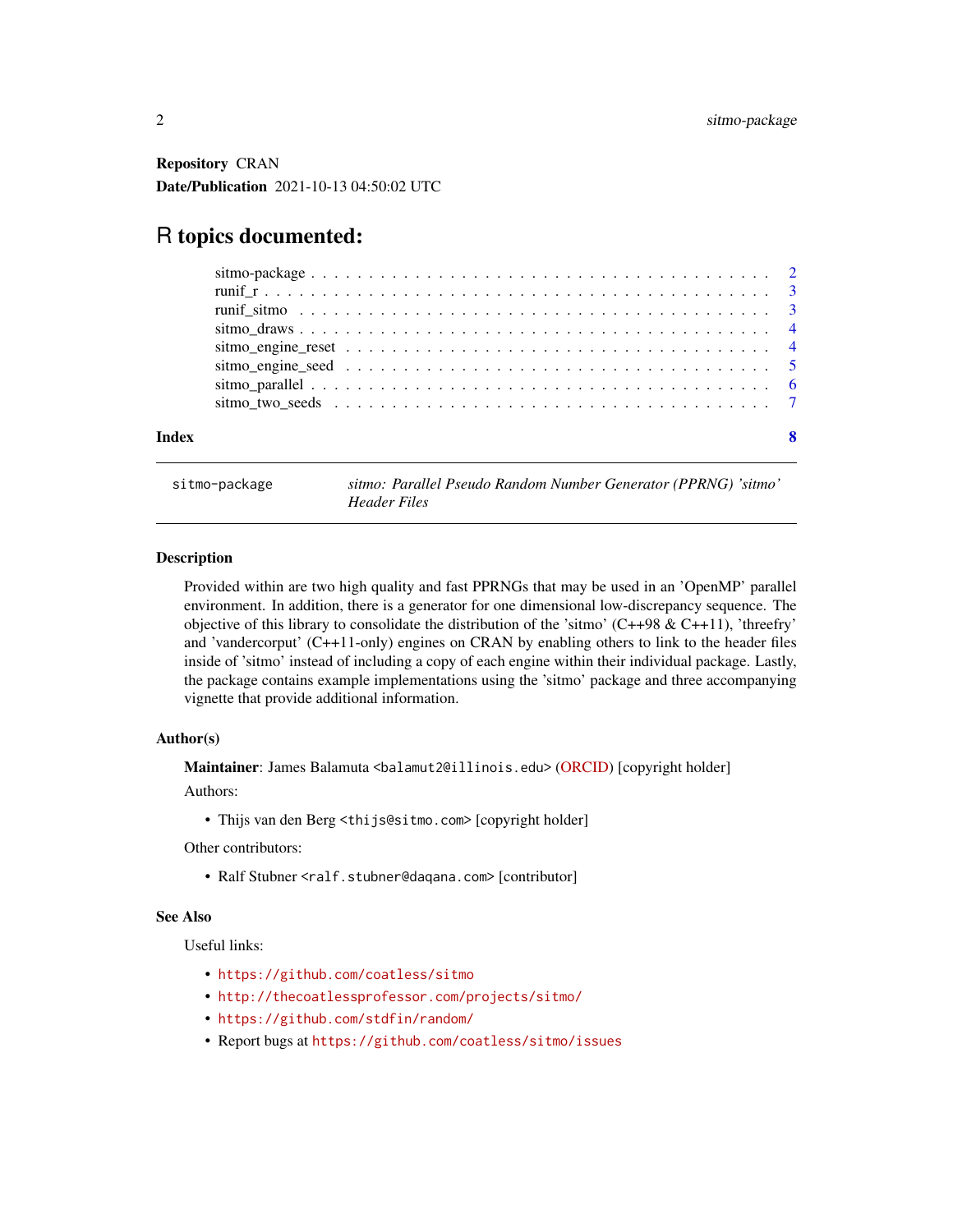<span id="page-2-0"></span>

#### Description

The function provides an alternative implementation of random uniform distribution sampling using R's rng scope.

#### Usage

runif\_r(n, min =  $0$ , max = 1)

#### Arguments

|     | An unsigned integer denoting the number of realizations to generate.       |
|-----|----------------------------------------------------------------------------|
| min | A double indicating the minimum a value in the uniform's interval $[a, b]$ |
| max | A double indicating the maximum b value in the uniform's interval $[a, b]$ |

#### Examples

set.seed(134)  $b = runif_r(10)$ 

| runif sitmo | Random Uniform Number Generator with sitmo |
|-------------|--------------------------------------------|
|             |                                            |

#### Description

The function provides an implementation of sampling from a random uniform distribution

#### Usage

runif\_sitmo(n, min =  $0$ , max = 1, seed = 1L)

#### Arguments

| n.   | An unsigned integer denoting the number of realizations to generate.       |
|------|----------------------------------------------------------------------------|
| min  | A double indicating the minimum a value in the uniform's interval $[a, b]$ |
| max  | A double indicating the maximum b value in the uniform's interval $[a, b]$ |
| seed | A special unsigned integer containing a single seed.                       |

#### Value

A numeric vector containing the realizations.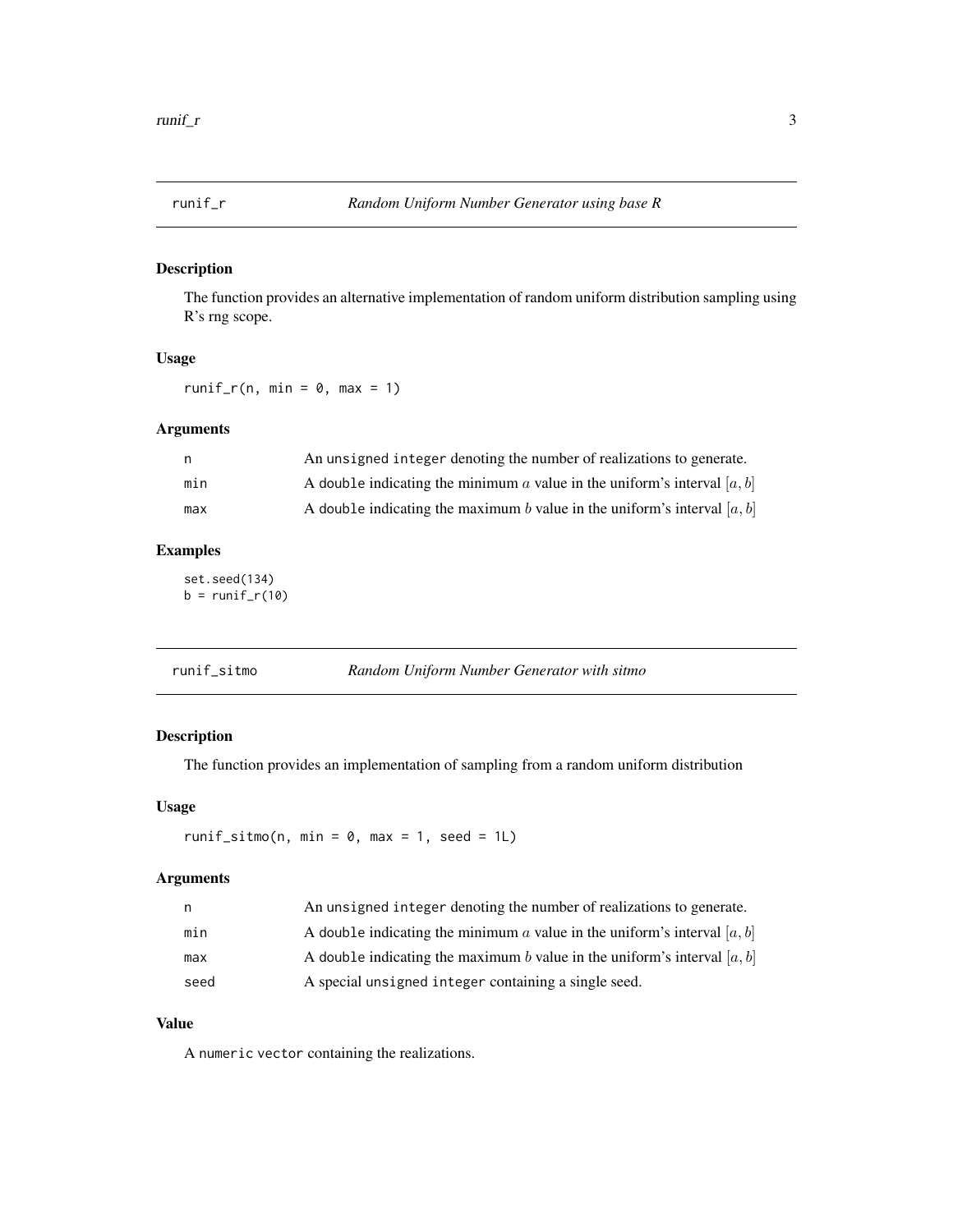#### Examples

 $a = runif\_sitmo(10)$ 

sitmo\_draws *Example RNG Draws with sitmo*

#### Description

Shows a basic setup and use case for sitmo.

#### Usage

sitmo\_draws(n)

#### Arguments

n A unsigned int is a .

#### Value

A vec with random sequences.

#### Examples

 $n = 10$ a = sitmo\_draws(n)

sitmo\_engine\_reset *Example Seed Set and RNG Draws with sitmo*

#### Description

Shows how to set a seed in sitmo.

#### Usage

```
sitmo_engine_reset(n, seed)
```
#### Arguments

|      | An unsigned int that dictates how many realizations occur. |
|------|------------------------------------------------------------|
| seed | An unsigned int that controls the rng seed.                |

#### Value

A matrix with random sequences.

<span id="page-3-0"></span>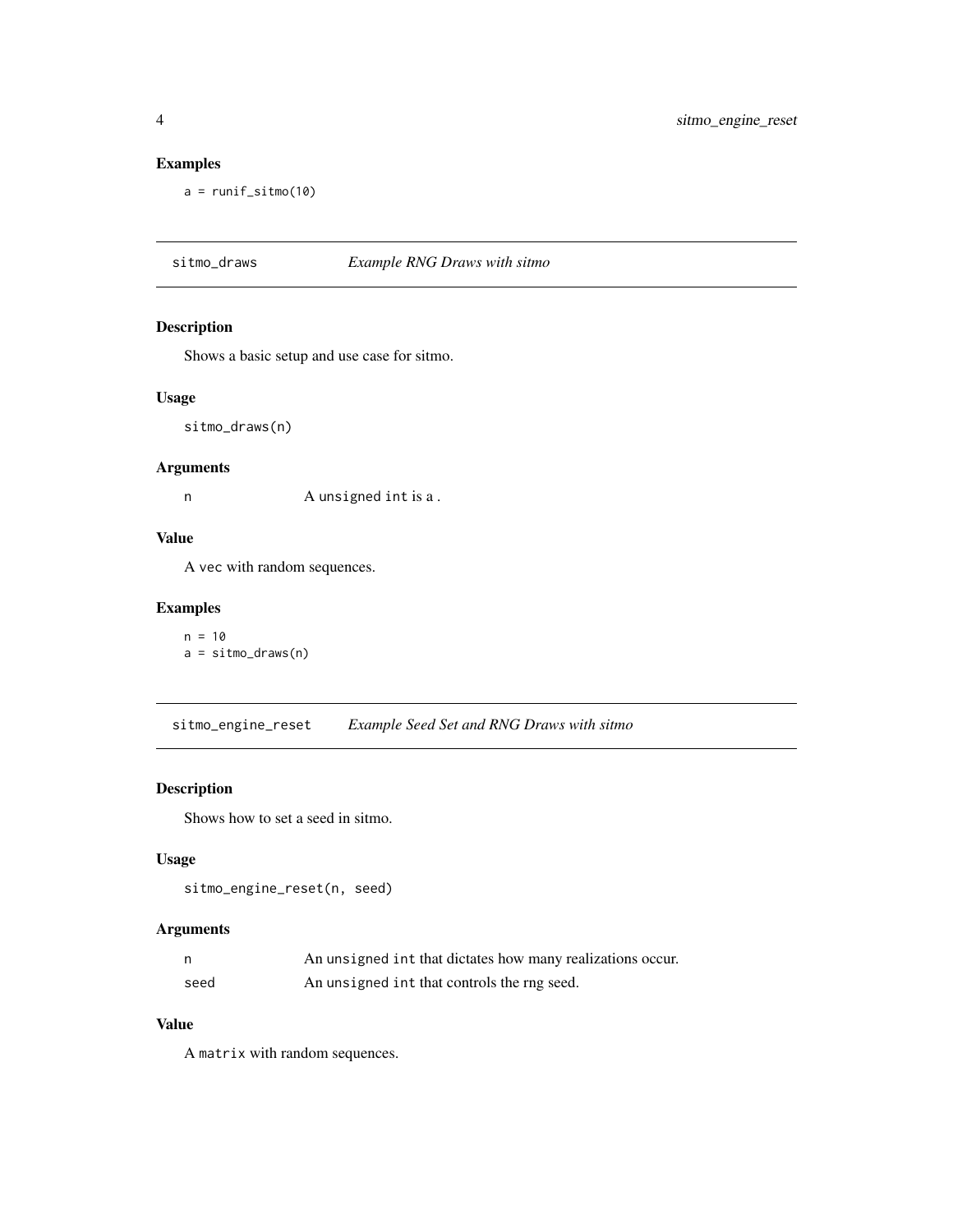<span id="page-4-0"></span>sitmo\_engine\_seed 5

#### Examples

 $n = 10$ a = sitmo\_engine\_reset(n, 1337) isTRUE(all.equal(a[,1],a[,2]))

sitmo\_engine\_seed *Example Seed Set and RNG Draws with sitmo*

#### Description

Shows how to set a seed in sitmo.

#### Usage

sitmo\_engine\_seed(n, seed)

#### Arguments

|      | An unsigned int that dictates how many realizations occur. |
|------|------------------------------------------------------------|
| seed | An unsigned int that controls the rng seed.                |

#### Value

A vector with random sequences.

#### Examples

```
n = 10a = sitmo_engine_seed(n, 1337)
b = sitmo_engine_seed(n, 1337)
c = sitmo_engine_seed(n, 1338)
isTRUE(all.equal(a,b))
isTRUE(all.equal(a,c))
```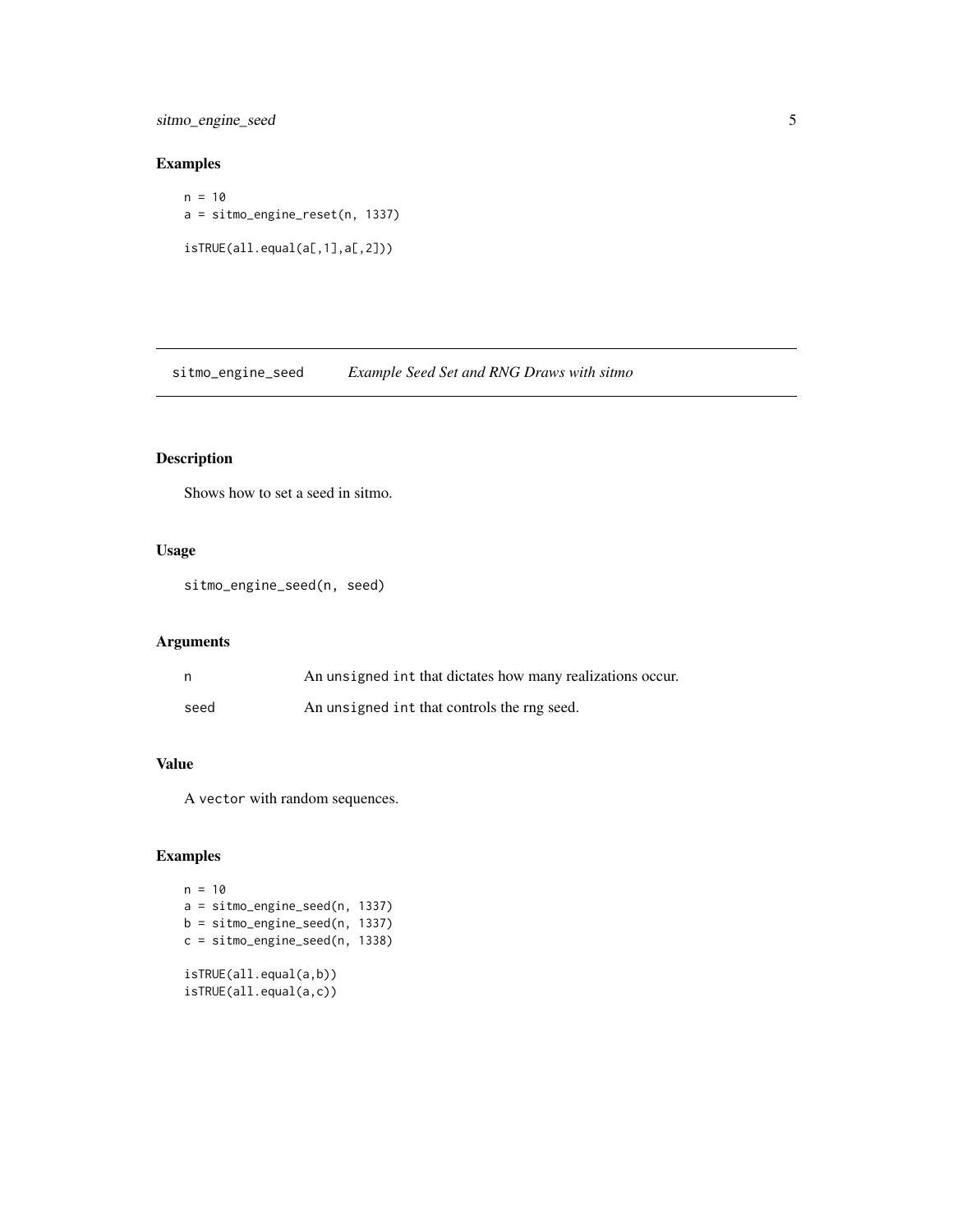<span id="page-5-0"></span>

#### Description

The function provides an implementation of creating realizations from the default engine.

#### Usage

```
sitmo_parallel(n, seeds)
```
#### Arguments

| n.    | An unsigned integer denoting the number of realizations to generate. |
|-------|----------------------------------------------------------------------|
| seeds | A vec containing a list of seeds. Each seed is run on its own core.  |

#### Details

The following function's true power is only accessible on platforms that support OpenMP (e.g. Windows and Linux). However, it does provide a very good example as to how to make ones code applicable across multiple platforms.

With this being said, how we determine how many cores to split the generation to is governed by the number of seeds supplied. In the event that one is using OS X, only the first seed supplied is used.

#### Value

A vec containing the realizations.

#### Examples

```
a = sitmo_parallel(10, c(1))
b = sitmo_parallel(10, c(1,2))
c = sitmo_parallel(10, c(1,2))
# True on only OS X or systems without openmp
isTRUE(all.equal(a,b))
```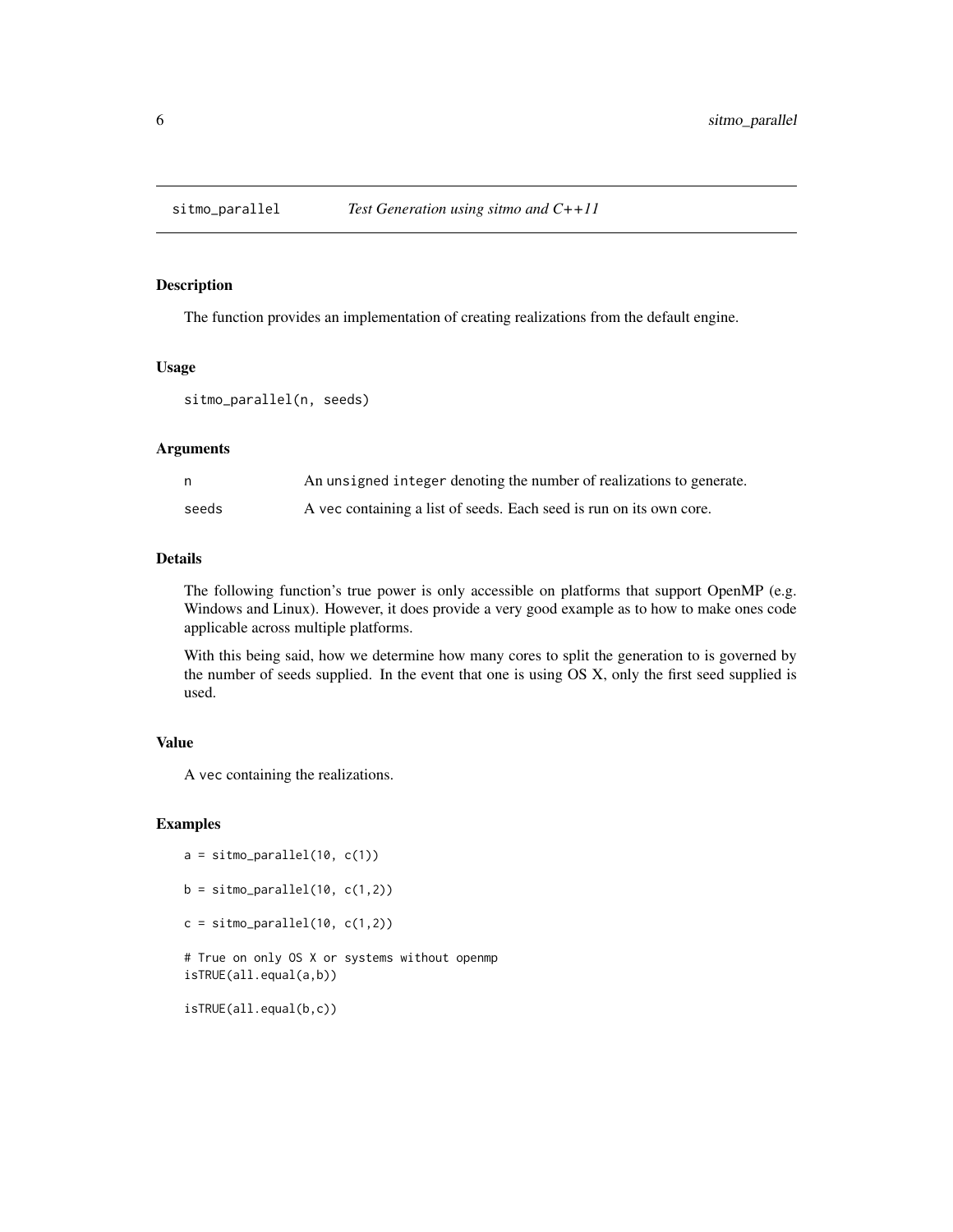<span id="page-6-0"></span>sitmo\_two\_seeds *Two RNG engines running side-by-side*

#### Description

Shows how to create two separate RNGs and increase them together.

#### Usage

```
sitmo_two_seeds(n, seeds)
```
#### Arguments

|       | An unsigned int that dictates how many realizations occur. |
|-------|------------------------------------------------------------|
| seeds | A vec containing two integers greater than 0.              |

#### Value

A matrix with random sequences.

#### Examples

 $n = 10$ a = sitmo\_two\_seeds(n, c(1337, 1338))  $b =$  sitmo\_two\_seeds(n, c(1337, 1337)) isTRUE(all.equal(a[,1], a[,2])) isTRUE(all.equal(b[,1], b[,2])) isTRUE(all.equal(a[,1], b[,1]))